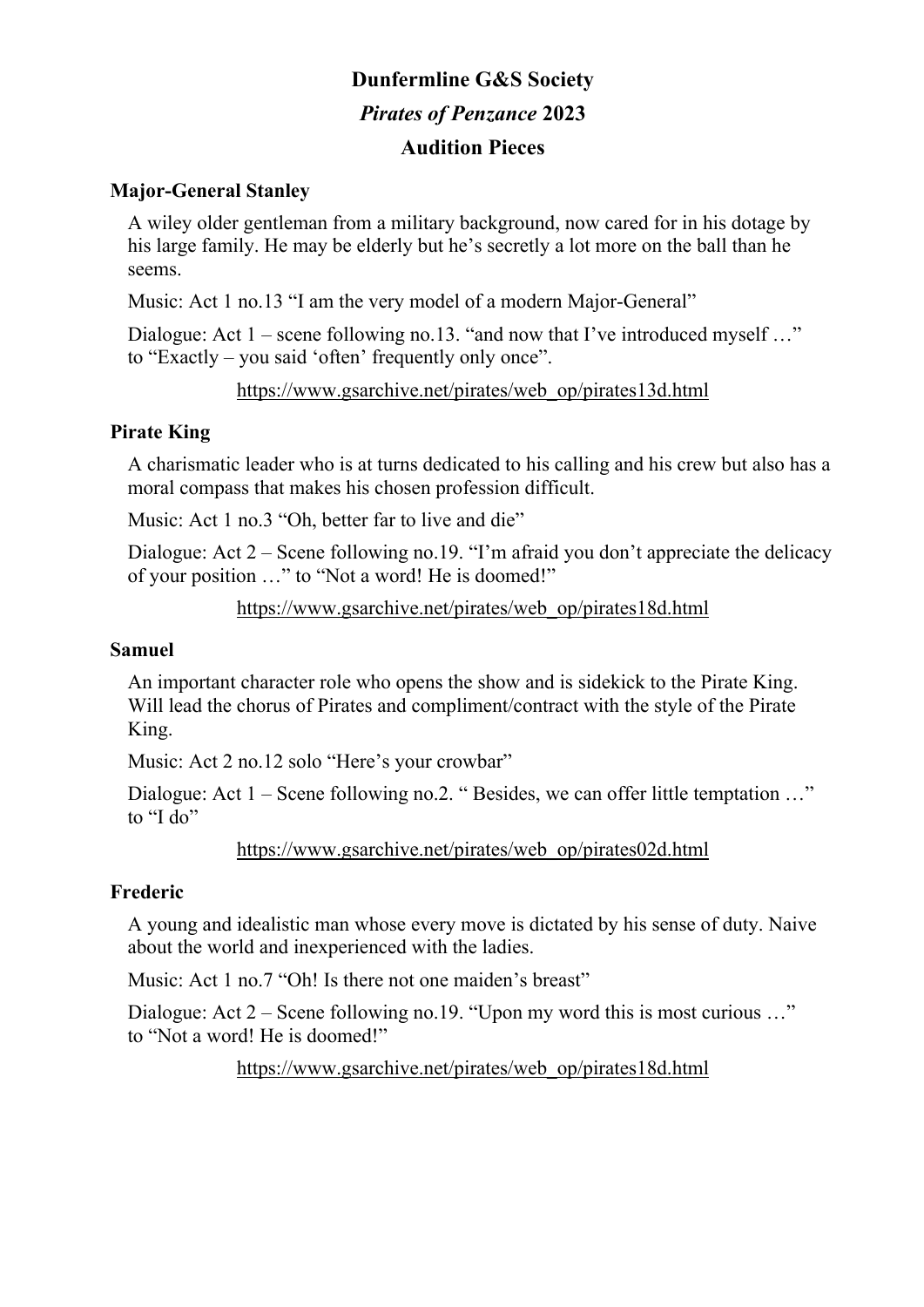#### **Sergeant of Police**

A second-act scene stealer who carries two of the most well known songs in the canon. He should show a lot of Character through the weakness of his character.

Music: Act 2 no.10 "When a felon's not engaged in his employment"

Dialogue: Act 2 – Scene following no.23. "This is perplexing" to "It's too late now!"

https://www.gsarchive.net/pirates/web\_op/pirates23d.html

# **Mabel**

A beautiful young woman of refinement who has a high opinion of herself.

Music: Act 1 no.8 "Poor wand'ring one"

Dialogue: Act 2 – Scene following no.23. "Sergeant, approach!" to "go ye and do yours!" https://www.gsarchive.net/pirates/web\_op/pirates23d.html

# **Edith**

The eldest and the wisest of Major General Stanley's daughters. A ringleader. Will compliment the style of Kate and help to lead the female chorus.

Music: Act 1 no.5 solo "Let us gaily tread the measure"

Dialogue: Act 1 – Scene following no.5 "What a picturesque spot …" to "Yes, yes!the very thing!"

https://www.gsarchive.net/pirates/web\_op/pirates05d.html

# **Kate**

Another of the Major General's daughters. A bit ditsy but fully on board with all the adventures that transpire throughout the show.

Music: Act 1 no.5 solos "Far away from toil and care"

Dialogue: Act 1 – Scene following no.5 "What a picturesque spot ..." to "Yes, yes! the very thing!"

https://www.gsarchive.net/pirates/web\_op/pirates05d.html

# **Isabel**

A small cameo speaking part, but will be up front in a lot of the chorus work.

Dialogue: Act 1 – Scene following no.5 "What a picturesque spot …" to "Yes, yes! the very thing!"

https://www.gsarchive.net/pirates/web\_op/pirates05d.html